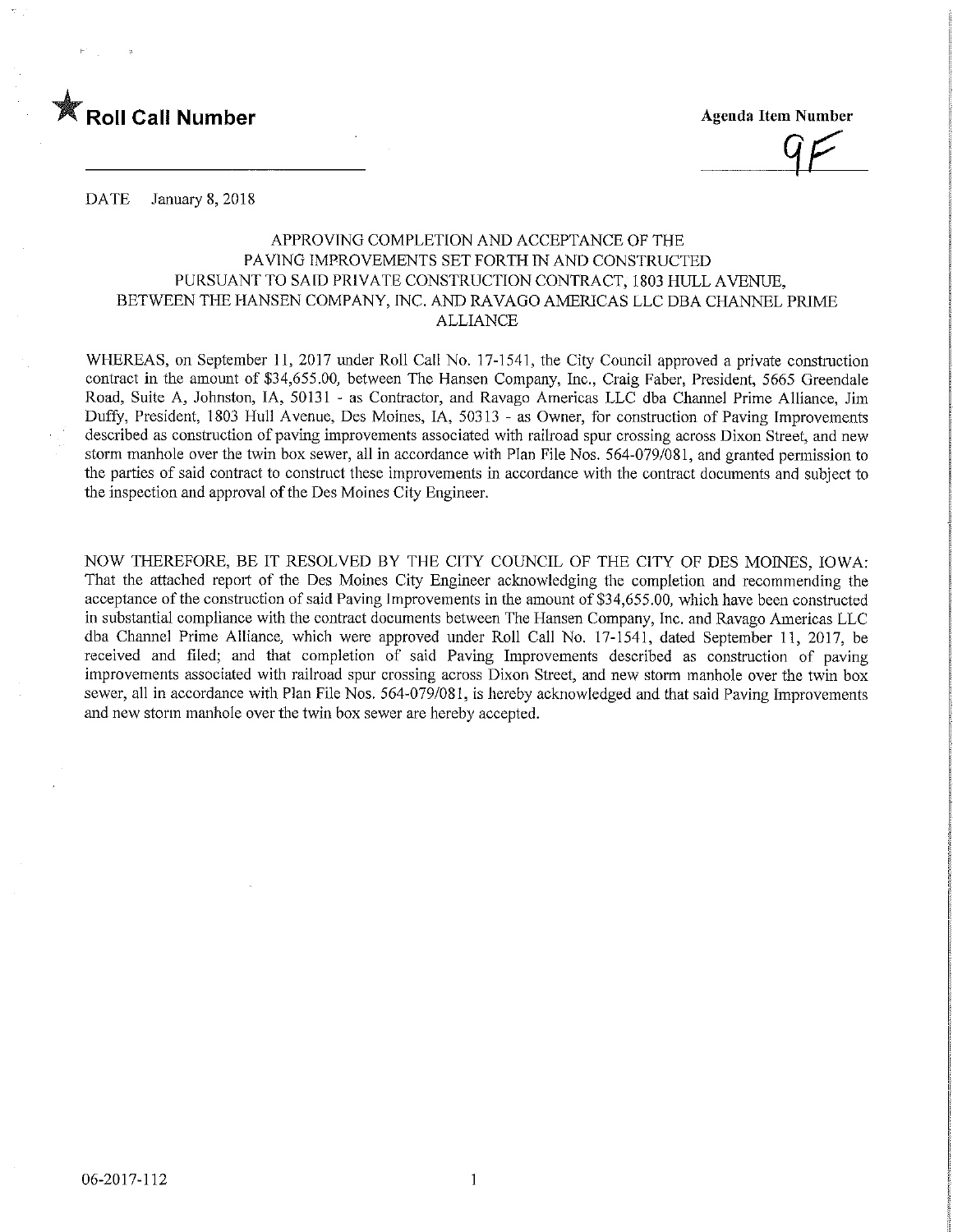

 $95$ 

DATE January 8, 2018

Activity ID 06-2017-112

Moved by to adopt.

뛏

FORM APPROVED:

Kathleen Vanderpool

Deputy City Attorney

Funding Source; All project costs are to be paid by the Owner(s), Ravago Americas LLC dba Channel Prime Alliance

| <b>COUNCIL ACTION</b> | <b>YEAS</b> | <b>NAYS</b> | <b>PASS</b>     | <b>ABSENT</b>          |
|-----------------------|-------------|-------------|-----------------|------------------------|
| <b>COWNIE</b>         |             |             |                 |                        |
| <b>BOESEN</b>         |             |             |                 |                        |
| <b>COLEMAN</b>        |             |             |                 |                        |
| <b>GATTO</b>          |             |             |                 |                        |
| <b>GRAY</b>           |             |             |                 |                        |
| <b>MANDELBAUM</b>     |             |             |                 |                        |
| WESTERGAARD           |             |             |                 |                        |
| <b>TOTAL</b>          |             |             |                 |                        |
| <b>MOTION CARRIED</b> |             |             | <b>APPROVED</b> |                        |
|                       |             |             |                 |                        |
|                       |             |             |                 |                        |
|                       |             |             |                 | $\mathbf{X}$ final set |

I, Diane Rauh, City Clerk of said City Council, hereby certify that at a meeting of the City Council, held on the above date, among other proceedings the above was adopted.

IN WITNESS WHEREOF, I have hereunto set my hand and affixed my seal the day and year first above written.

Mayor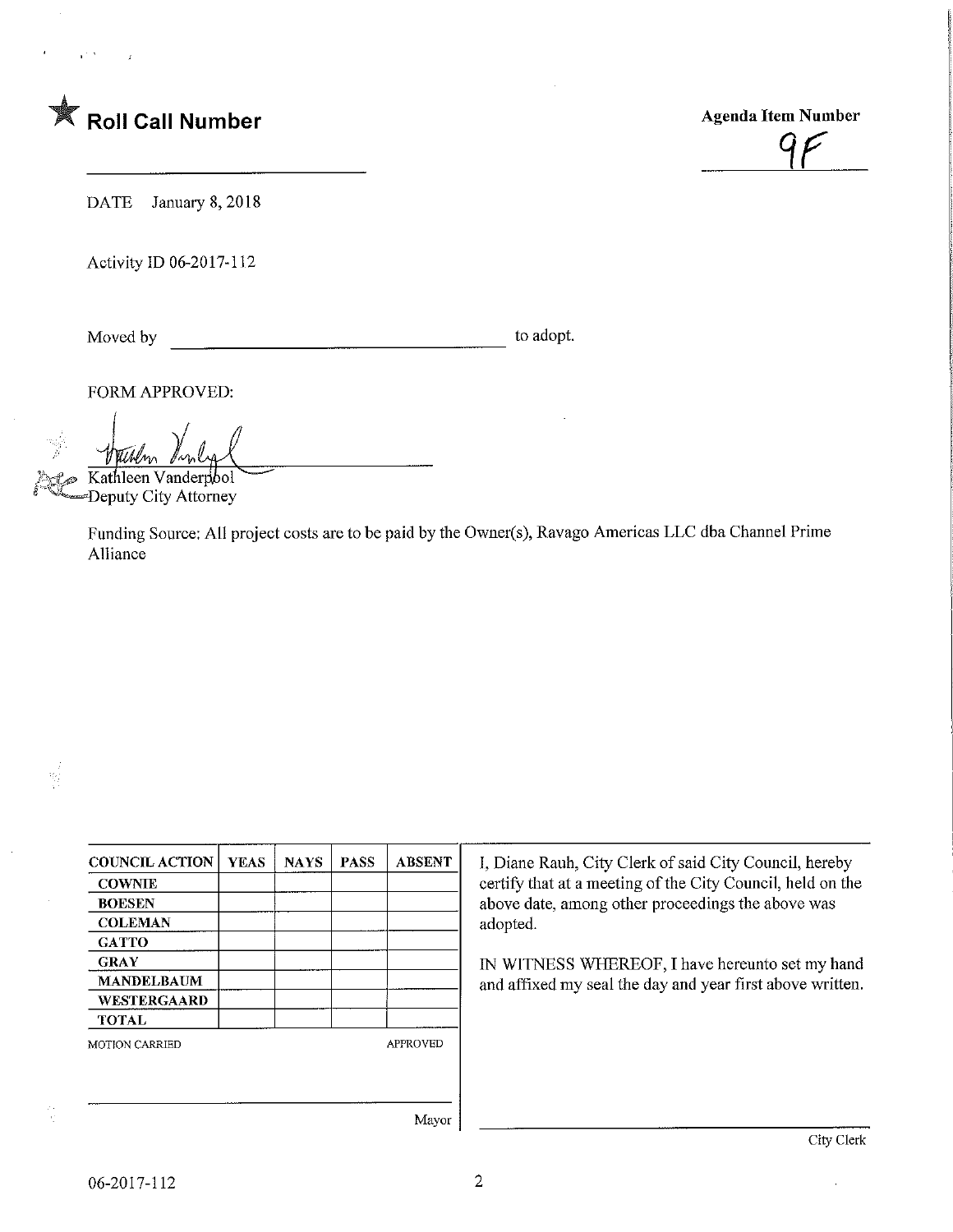

EXPANSION PUBLIC IMPROVEMENTS PLANS RR CROSSING AND STORM ACTIVITY ID: 06-2017-112

stile-dates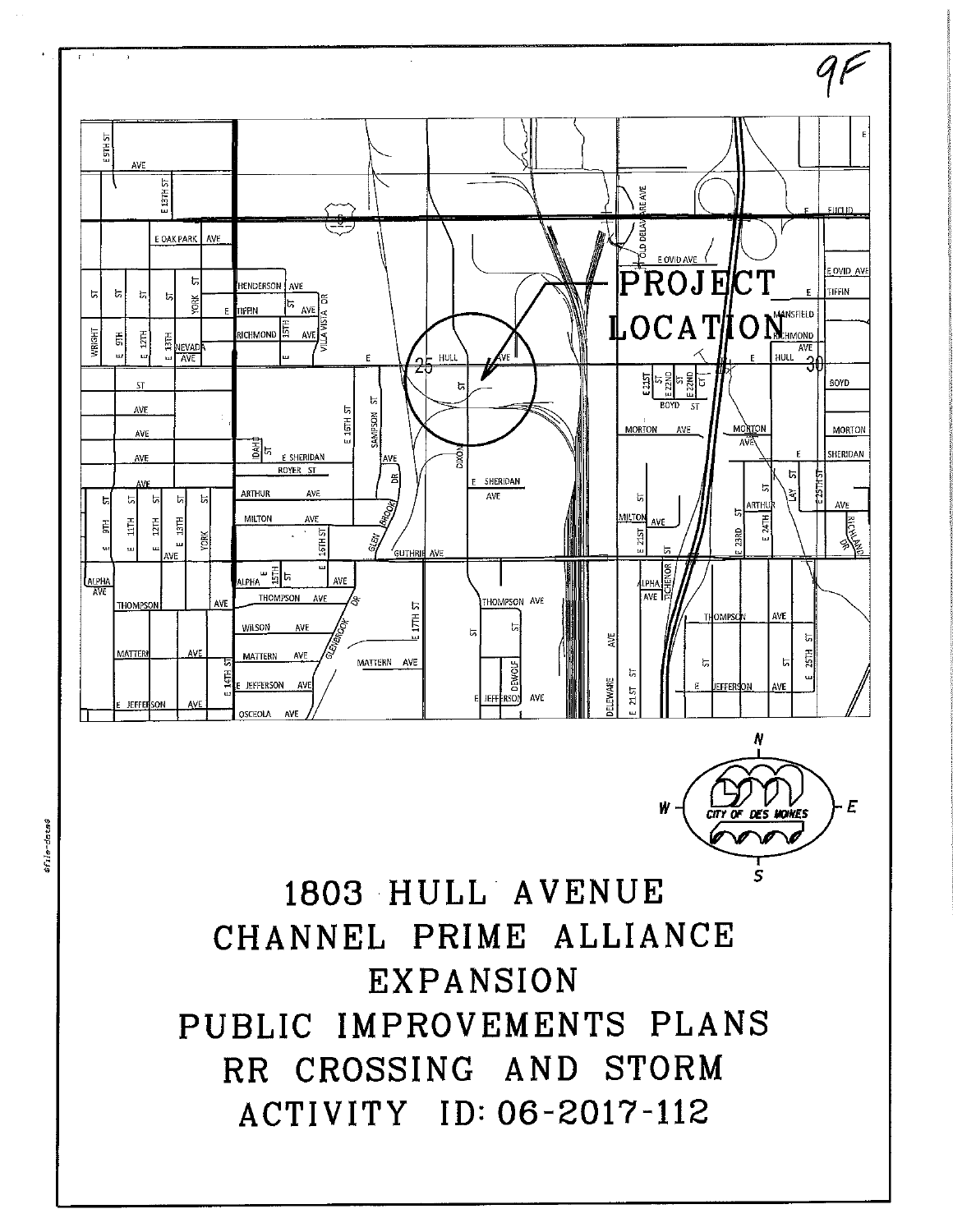**January 8, 2018** 



## CERTIFICATION OF COMPLETION

#### AGENDA HEADING:

Approving completion and recommending acceptance of the Private Construction Contract for Paving Improvements 1803 Hull Avenue, between The Hansen Company, Inc. and Ravago Americas LLC dba Channel Prime Alliance.

#### SYNOPSIS:

Approve the Des Moines City Engineer's Certification of Completion, acknowledge the completion and accept construction of said improvement.

## FISCAL IMPACT:

#### Amount: \$34,655.00 As-Built Contract Cost

Funding Source: No Cost to the City of Des Moines; all costs are to be paid by the Owner, Ravago Americas LLC dba Channel Prime Alliance

### CERTIFICATION OF COMPLETION:

On September 11, 2017, under Roll Call No. 17-1541, the City Council approved a private construction contract in the amount of \$34,655,00, between The Hansen Company, Inc., Craig Faber, President, 5665 Greendale Road, Suite A, Johnston, IA 50131 - as Contractor, and Ravage Americas LLC dba Channel Prime Alliance, Jim Duffy, President, 1803 Hull Avenue, Des Moines, IA, 50313 - as Owner, for construction of Paving Improvements described as construction of paving improvements associated with railroad spur crossing across Dixon Street, and new storm manhole over the twin box sewer, all in accordance with Plan File Nos. 564-079/081, and granted permission to the parties of said contract to construct these improvements in accordance with the contract documents and subject to the inspection and approval of the Des Moines City Engineer.

I hereby certify that the construction of said Paving Improvements described as construction of paving improvements associated with railroad spur crossing across Dixon Street, and new storm manhole over the twin box sewer, all in accordance with Plan File Nos. 564-079/081, Activity JD 06-2017-112, has been completed in substantial compliance with the contract documents between The Hansen Company, Inc. and Ravage Americas LLC dba Channel Prime Alliance, which were approved under Roll Call No. 17-1541, dated September 11, 2017 and I hereby recommend that the above Paving Improvements be accepted.

Engineering • T 515.283.4920 • F 515.283,4112 • www.dmgov.org / ... . . . . . . City Hall • 400 Robert D. Ray Drive • Des Moines • lowa • 50309-1891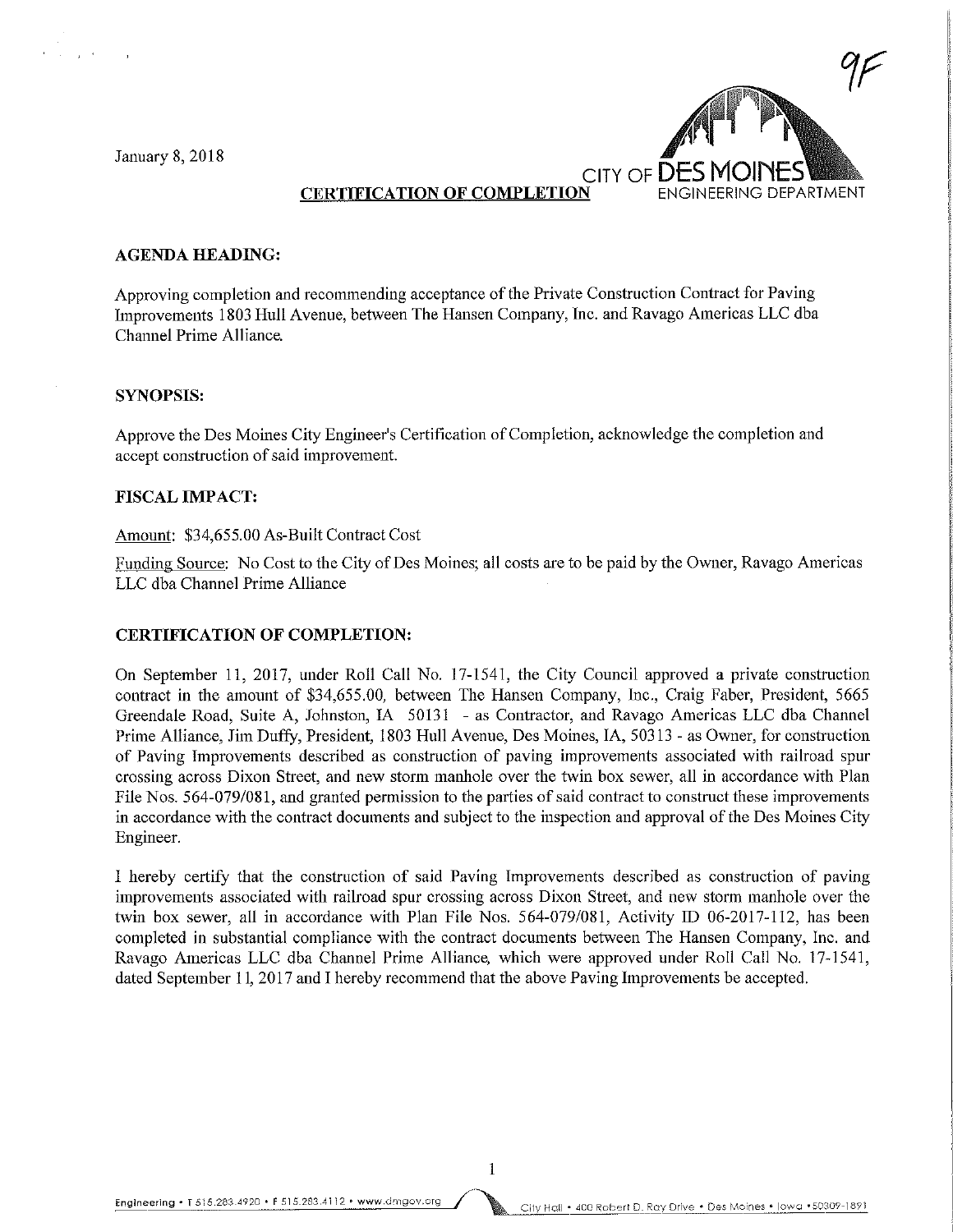I further certify that the amount of completed Paving Improvements is \$34,655.00.

 $\mathcal{L}^*$  is factually to

Pamela S. Cooksey, P.E. Des Moines City Engineer

ų,

 $\mathcal{L}^{\text{max}}(\mathcal{L}^{\text{max}})$  . The  $\mathcal{L}^{\text{max}}$